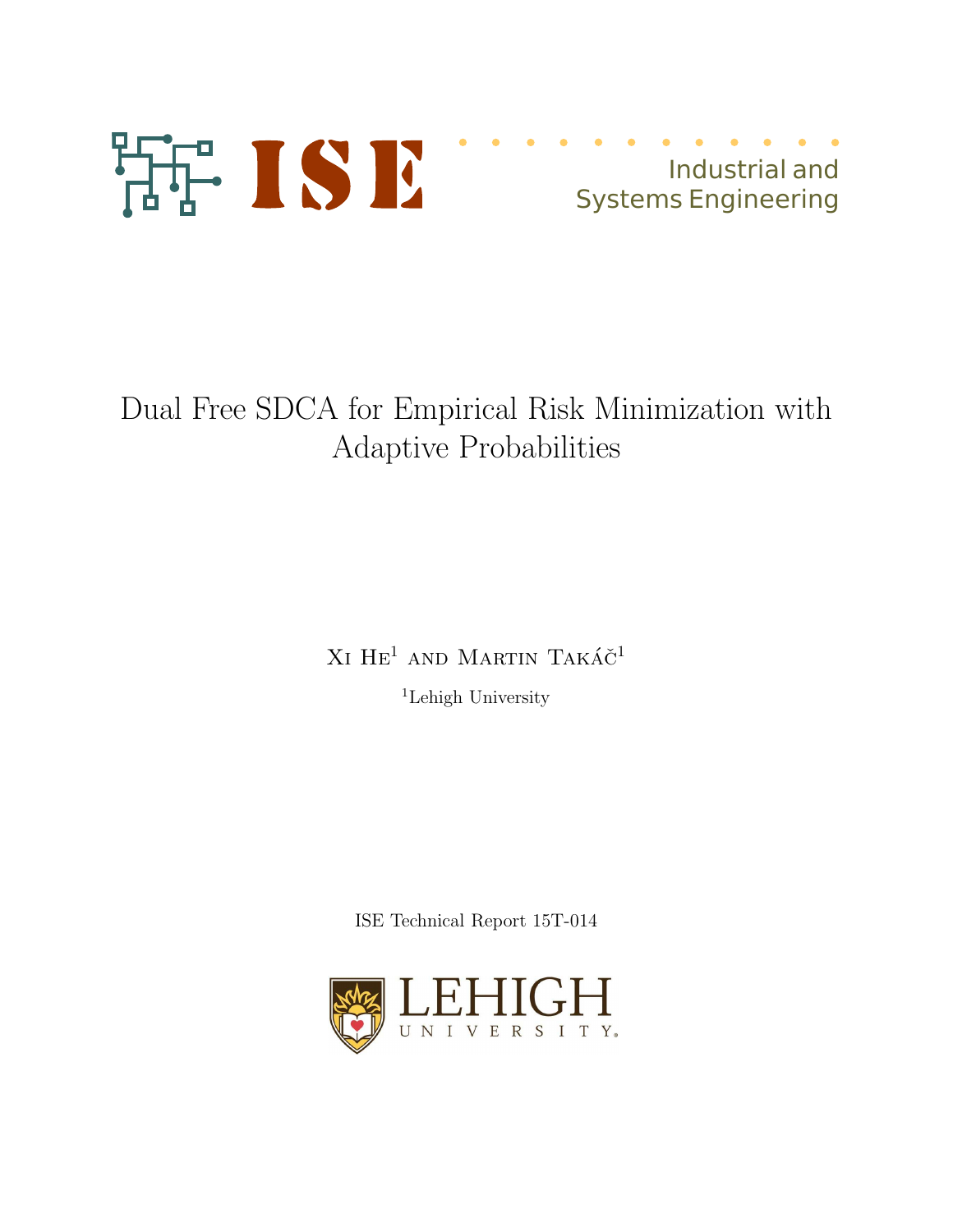# Dual Free SDCA for Empirical Risk Minimization with Adaptive Probabilities

Xi He<sup>∗</sup> Industrial and Systems Engineering Lehigh University, USA xih314@lehigh.edu

Martin Takáč Industrial and Systems Engineering Lehigh University, USA takac.mt@gmail.com

# Abstract

In this paper we develop dual free SDCA with adaptive probabilities for regularized empirical risk minimization. This extends recent work of Shai Shalev-Shwartz [SDCA without Duality, arXiv:1502.06177] to allow non-uniform selection of "dual" coordinate in SDCA. Moreover, the probability can change over time, making it more efficient than uniform selection. Our work focuses on generating adaptive probabilities through iterative process, preferring to choose coordinate with highest potential to decrease sub-optimality. We also propose a practical variant Algorithm adfS-DCA+ which is more aggressive. The work is concluded with multiple experiments which shows efficiency of proposed algorithms.

## 1 Introduction

We study the  $\ell_2$ -regularized Empirical Risk Minimization (ERM) problem, which is widely used in the field of machine learning. Given training examples  $(x_1, y_1), \ldots, (x_n, y_n) \in \mathbb{R}^d \times \mathbb{R}$ , loss functions  $\phi_1, \ldots, \phi_n : \mathbb{R} \to \mathbb{R}$  and a regularization parameter  $\lambda > 0$ ,  $\ell_2$ -regularized ERM problem is an optimization problem of the form

$$
\min_{w \in \mathbb{R}^d} P(w) := \frac{1}{n} \sum_{i=1}^n \phi_i(w^T x_i) + \frac{\lambda}{2} ||w||^2,
$$
 (P)

where the first part of the objective function is the *data fitting term* and the second part it the regularization which prevents over-fitting.

Various methods were proposed for solving this problem over past few years, many of them are trying to handle the problem (P) directly including [16, 5, 14, 3, 12, 9, 6], others are trying to solve its dual formulation [4]:

$$
\max_{\alpha \in \mathbb{R}^n} D(\alpha) := -\frac{1}{n} \sum_{i=1}^n \phi_i^*(-\alpha_i) - \frac{\lambda}{2} ||\frac{1}{\lambda n} X^T \alpha||^2,
$$
\n(D)

where  $X^T = [x_1, \dots, x_n] \in \mathbb{R}^{d \times n}$  is the data matrix and  $\phi_i^*$  is a convex conjugate function of  $\phi_i$ .

One of the most popular method for solving (D) is so-called Stochastic Dual Coordinate Ascent (SDCA). In each iteration t of SDCA, a coordinate  $i \in \{1, ..., n\}$  is chosen uniformly at random and current iteration  $\alpha^{(t)}$  is updated to  $\alpha^{(t+1)} := \alpha^{(t)} + \delta^* e_i$ , where  $\delta^* = \arg \max_{\delta \in \mathbb{R}} D(\alpha^{(t)} + \delta e_i)$ . There has been a lot of work done for analysing the complexity theory of SDCA under various assumptions imposed on  $\phi_i^*$  including a pioneering work of Nesterov [8] and others [10, 20, 19, 18].

One fascinating algorithmic change which turned out to improve the convergence in practice is so-called *importance sampling*, i.e. a step when we sample coordinate i with arbitrary probability  $p_i$  [21, 1, 2, 13, 11]. This turns out to outperform the naïve uniform selection and in some cases help to decrease the number of iterations needed to achieve a desired accuracy by few folds.

<sup>∗</sup>Use footnote for providing further information about author (webpage, alternative address)—*not* for acknowledging funding agencies.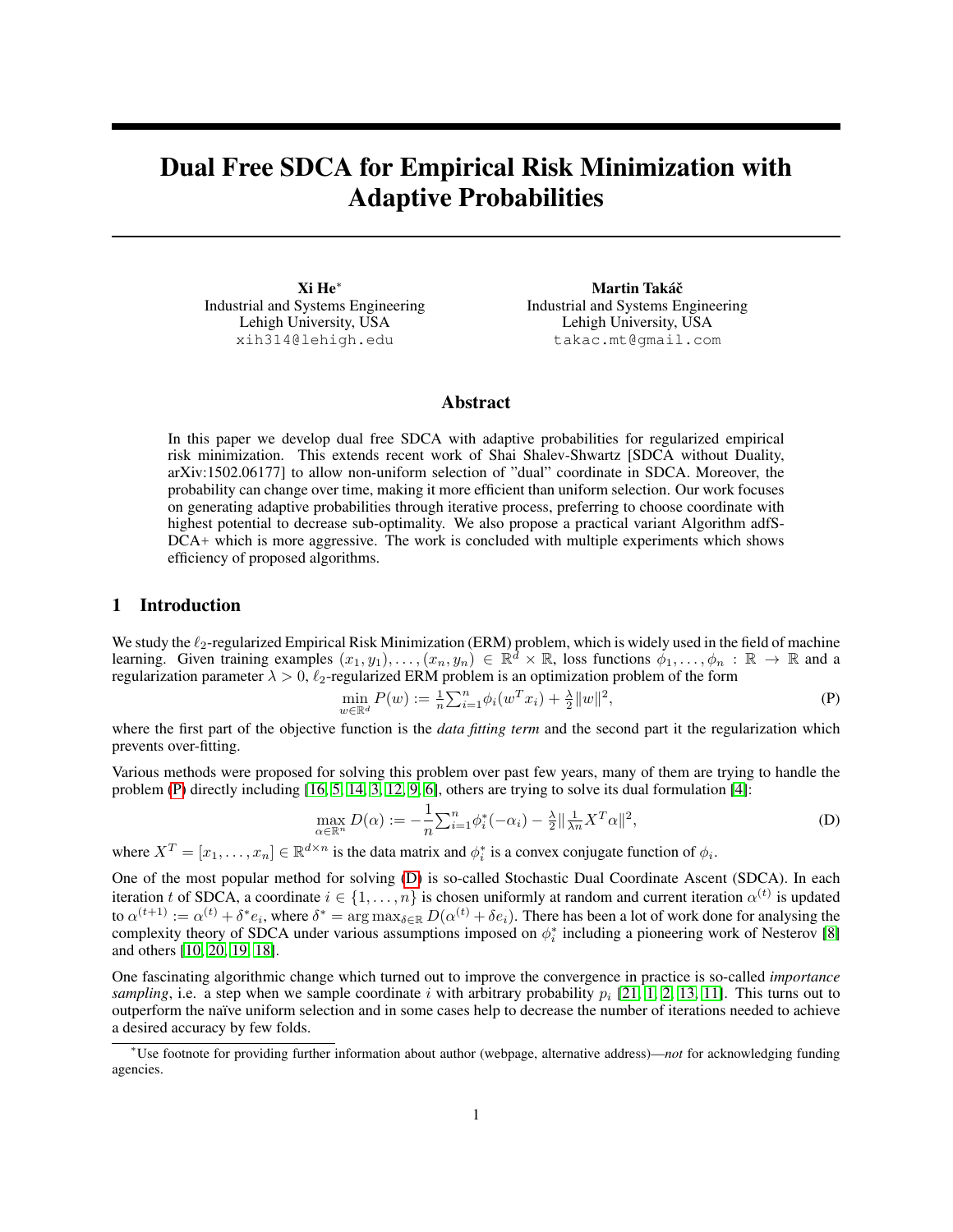**Assumptions.** In this work we assume that  $\forall i \in \{1, ..., n\} := [n]$ , the loss function  $\phi_i$  is  $\tilde{L}_i$ -smooth with  $\tilde{L}_i > 0$ , i.e. for any given  $\beta, \delta \in \mathbb{R}$ , we have

$$
|\phi_i'(\beta) - \phi_i'(\beta + \delta)| \le \tilde{L}_i|\delta|. \tag{1}
$$

It is a simple observation that also function  $\phi_i(x_i^T) : \mathbb{R}^d \to \mathbb{R}$  is  $L_i$  smooth, i.e.  $\forall i \in [n], \forall w, \tilde{w} \in \mathbb{R}^d$  there exists a constant  $L_i \leq \|x_i\|^2 \tilde{L}_i$  such that

$$
\|\nabla \phi_i(x_i^T w) - \nabla \phi_i(x_i^T \bar{w})\| \le L_i \|w - \bar{w}\|, \text{ for all }.
$$
 (2)

We will denote by  $L = \max_i L_i$ .

#### 1.1 Contributions

In this work we modify dual free SDCA proposed by Shalev-Shwartz [15] to allow adaptive adjustment of probabilities in non-uniform selection of coordinate. Note that the method is dual free, and hence in contrast of classical SDCA, when the update is trying to maximize the dual objective (D), we define the update differently (see Section 2 for more details).

Allowing adaptive non-uniform selection of coordinate leads to efficient utilization of computational resource and the algorithm achieves a better complexity bound than [15]. We showed that the error after  $\hat{T}$  iterations is decreased by factor of  $\prod_{t=1}^{T} (1 - \tilde{\theta}_t)$ . Here,  $1 - \tilde{\theta}_t \in (0, 1)$  is a parameter which depends on current iterate  $\alpha^{(t)}$  and probability distribution over the choice of coordinate to be used in next iteration. By changing the strategy from uniform selection to adaptive, we are making each  $1 - \theta_t$  smaller, hence improving the convergence rate.

# 2 The Adaptive Dual Free SDCA Algorithm

In dual free SDCA as proposed by [15] we maintain two sequence of iterates:  $\{w^{(t)}\}_{t=0}^{\infty}$  and  $\{\alpha^{(t)}\}_{t=0}^{\infty}$ . The updates in the algorithm are done in such a way that the well known primal-dual relation mapping holds for every t:

$$
w^{(t)} = \frac{1}{\lambda n} \sum_{i=1}^{n} \alpha_i^{(t)} x_i.
$$
 (3)

In Algorithm 1 (heuristic = False) we start with some initial solution  $\alpha^{(0)}$  and we define  $w^{(0)}$  using (3). In each iteration of Algorithm 1 we compute the dual residuals  $\kappa^{(t)}$  and generate a probability distribution  $p^{(t)}$  based on the residuals. Afterwards, we pick a coordinate  $i \in [n]$  using the generated probability distribution and we take the step by updating i-th coordinate of  $\alpha$  and making a corresponding update to w such that (3) will be preserved. Note that if for some *i* we have  $\kappa_i = 0$ , this means that  $\alpha_i = -\phi_i'(w^T x_i)$ , which indicates that if we would choose coordinate *i* in given iteration, both  $\alpha$  and  $w$  would be unchanged. On the other hand, large value of  $|\kappa_i|$  indicates that the step which is going to be taken will be very large, hoping to improve sub-optimality of current solutions.

**Definition 1.** (Coherence [1]) Probability vector  $p \in \mathbb{R}^n$  is coherent with dual residue  $\kappa \in \mathbb{R}^n$  if for any index i in the support set of  $\kappa$ , denoted by  $I_{\kappa} := \{i \in [n] : \kappa_i \neq 0\}$ , we have  $p_i > 0$  and  $p_i = 0$  otherwise. We use  $p \sim \kappa$  to represent this coherent relation.

Adaptive dual free SDCA as reduced variance SGD method. Reduced variance SGD methods have became very popular over the last few years [7, 5, 12, 3]. It was show in [15] that uniform dual free SDCA is an instance of reduced variance SGD algorithm (the variance of the stochastic gradient can be bounded by some measure of sub-optimality of current iterate). Note that conditioned on  $w^{(t-1)}$ , we have

$$
\mathbf{E}[w^{(t)}] = w^{(t-1)} - \mathbf{E}\left[\frac{\theta}{n\lambda p_i}(\phi_i'(x_i^T w^{(t)}) + \alpha_i^{(t)})^T x_i\right] = w^{(t-1)} - \frac{\theta}{\lambda} \nabla P(w^{(t-1)}).
$$
\n(4)

Therefore, Algorithm 1 is eventually a variant of Stochastic Gradient Descent method. However, we can prove that the variance of the update goes to zero as we converge to an optimum, which is not true for vanilla Stochastic Gradient Descent. Similarly as in [15] we can show that  $\mathbf{E}[(\frac{1}{p_i} \kappa_i^{(t)})^2]$  can be bound by sub-optimality of point  $\alpha^{(t)}$ .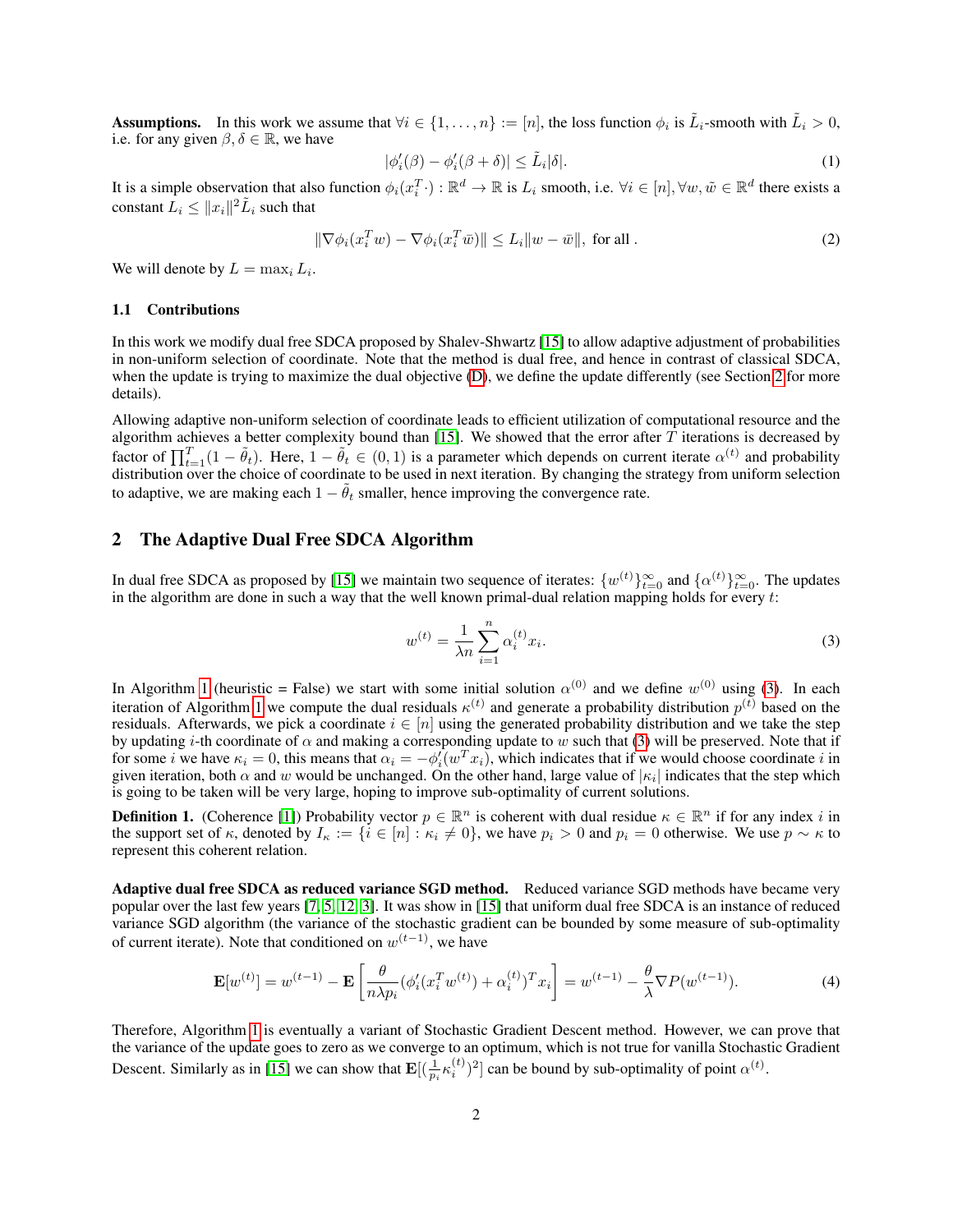Algorithm 1 Adaptive Dual Free SDCA (adfSDCA)

1: **Input:** Data:  $\{x_i, \phi_i\}_{i=1}^n$ 1. **Input.** Data. { $x_i$ ,  $\varphi_i$   $i_{i=1}$ <br>2: **Initialization:** Choose  $\alpha_i^{(0)} \in \mathbb{R}^n$ 3: Set  $w^{(0)} = \frac{1}{\lambda n} \sum_{i=1}^{n} \alpha_i^{(0)} x_i$ 4: for  $t = 0, 1, 2, ...$  do 5: if heuristic && mod  $(t, n) == 0$  then 6: Calculate dual residue  $\kappa_i^{(t)} = \phi_i'(x_i^T w^{(t)}) + \alpha_i^{(t)}$ , for all  $i \in [n]$ 7: Generating adapted probabilities distribution  $p^{(t)} \sim \kappa^{(t)}$ 8: else if ! heuristic then 9: Calculate dual residue  $\kappa_i^{(t)} = \phi_i'(x_i^T w^{(t)}) + \alpha_i^{(t)}$ , for all  $i \in [n]$ 10: Generating adapted probabilities distribution  $p^{(t)} \sim \kappa^{(t)}$ 11: end if 12: Select coordinate *i* from [*n*] according to  $p^{(t)}$ 13: **Update:**  $\alpha_i^{(t+1)} = \alpha_i^{(t)} - \theta(p_i^{(t)})^{-1} \kappa_i^{(t)}$ 14: **Update:**  $w^{(t+1)} = w^{(t)} - \theta(n\lambda p_i^{(t)})^{-1} \kappa_i^{(t)} x_i$ 15: if heuristic then Update:  $p_i^{(t+1)} = p_i^{(t)}/s$ 16: end for

# 3 Convergence analysis

In this section, we state the main convergence results. We will limit ourself only to the case when each  $\phi_i$  is convex, but this assumption can be relaxed and it is enough to assume that the average of  $\phi_i$  is convex (however, the result will be a bit worse).

**Theorem 1.** Assume that for each  $i \in [n]$   $\phi_i$  is L-smooth and convex, then for any t following holds

$$
\mathbf{E}[\frac{1}{n}||\alpha^{(t+1)} - \alpha^*||^2 + \gamma ||w^{(t+1)} - w^*||^2] - (1 - \theta)(\frac{1}{n}||\alpha^{(t)} - \alpha^*||^2 + \gamma ||w^{(t)} - w^*||^2)
$$
\n
$$
\leq \sum_{i=1}^n \left(-\frac{\theta}{n}(1 - \frac{\theta}{p_i}) + \frac{\theta^2 v_i \gamma}{n^2 \lambda^2 p_i}\right)(\kappa_i^{(t)})^2,
$$
\n(5)

where  $\gamma = \lambda L$ ,  $v_i = ||x_i||^2$  and  $\kappa_i^{(t)}$  is residue of coordinate *i* at *t*-th iteration.

Note that if the right hand side of (5) is negative, we can obtain

$$
\mathbf{E}[\frac{1}{n}||\alpha^{(t+1)} - \alpha^*||^2 + \gamma ||w^{(t+1)} - w^*||^2] \le (1 - \theta)(\frac{1}{n}||\alpha^{(t)} - \alpha^*||^2 + \gamma ||w^{(t)} - w^*||^2). \tag{6}
$$

To guarantee their negativity, we can use any  $\theta$  that is less than the function  $\Theta(\cdot,\cdot) : \mathbb{R}^n_+ \times \mathbb{R}^n_+ \to \mathbb{R}$  defined as  $\Theta(\kappa, p) := \frac{n\lambda^2 \sum_{i \in I_{\kappa}} \kappa_i^2}{\sum_{i \in I_{\kappa}} (v_i \gamma + n\lambda^2) p_i^{-1} \kappa_i^2}$ . The larger the  $\theta$  the better progress our algorithm will make. The optimal probability which will allow the highest  $\theta$  can be obtained by solving following optimization problem:

$$
\max_{p \in \mathbb{R}_+^n : \sum_{i \in I_K} p_i = 1} \Theta(\kappa, p). \tag{7}
$$

It turns out that one can derive the optimal solution in a closed form and is given by following Lemma. **Lemma 1.** *The optimal solution*  $p^*(\kappa)$  *of* (7) *is* 

$$
p_i^*(\kappa) = \frac{\sqrt{v_i \gamma + n\lambda^2} |\kappa_i|}{\sum_{i \in I_{\kappa}} \sqrt{v_i \gamma + n\lambda^2} |\kappa_i|}.
$$
\n(8)

Comparing with conclusion in [2], their results are weaker since they allow any fixed sampling distribution  $p$ . Out result enjoys better convergence rate at each iteration by setting sampling probabilities as (8). The shortage is at each iteration, we need extra  $O(nnz({x_1, \ldots, x_n}))$  operations to derive κ. Comparing with conclusion in [1], their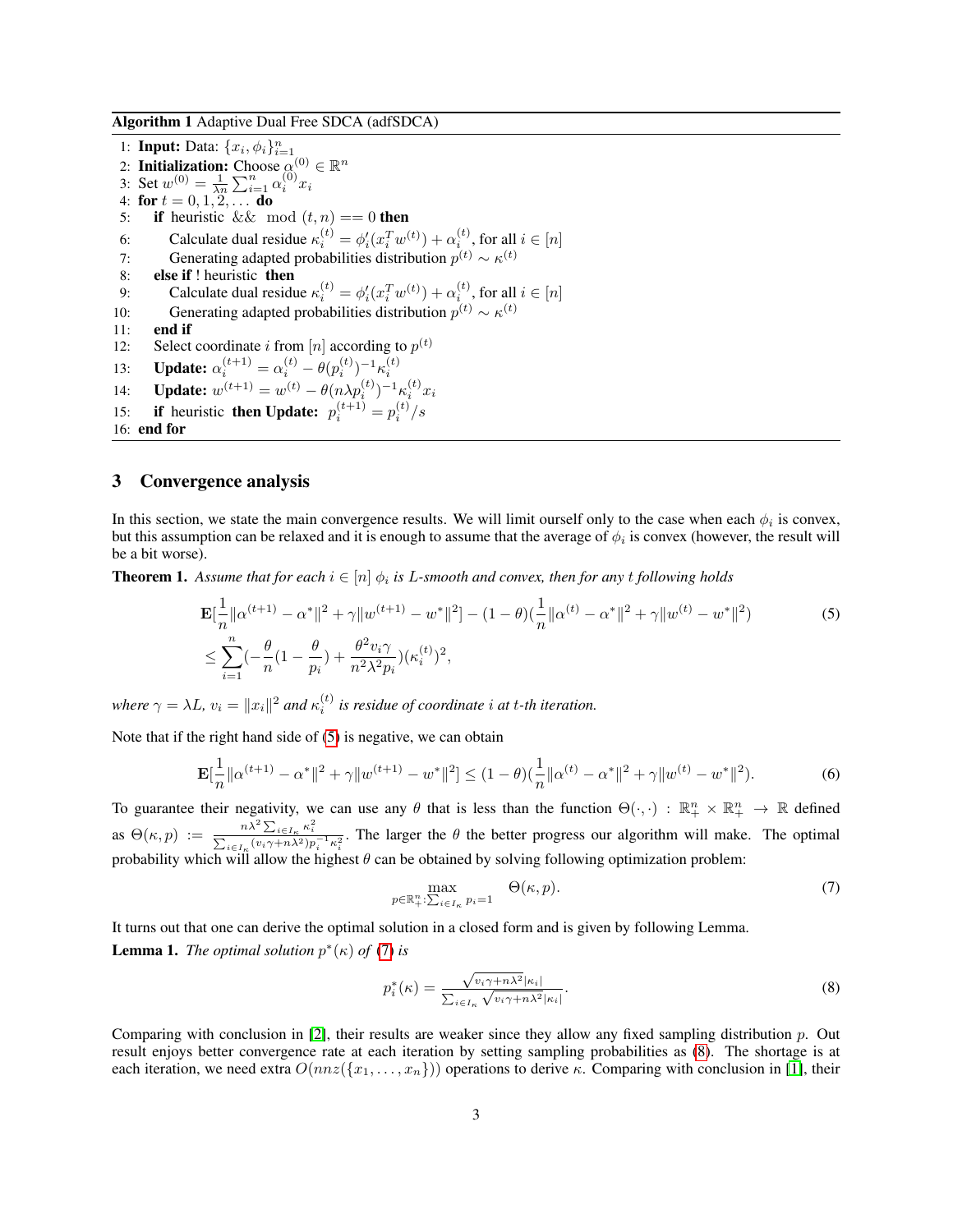optimal probabilities can be only applied on quadratic loss function. While in our case, it can apply on any convex loss function and specific non-convex function (average convex).

In order to overcome the shortage we made above, in this paper we show one other heuristic approach to apply adaptive probabilities. The motivation behind it is as follows: once we update one coordinate, it is natural that dual residual at this coordinate will decrease. Instead of calculating the dual residuals at next coordinate to derive adaptive probabilities, we simply shrink the probability  $p_i$  when i was the last coordinate which was updated (see Algorithm 1) when heuristic  $=$  True). Obviously, this is not a exact algorithm, but still, we can get a relative much better practical results (see numerical experiments). We refer to this algorithm as adfSDCA+.

# 4 Numerical experiments

In this section we will compare the adfSDCA with its uniform variant dfSCDA [15] and also with Prox-SDCA [17]. We used two loss functions, quadratic loss  $\phi_i(w^T x_i) = \frac{1}{2}(w^T x_i - y_i)$  and logistic loss  $\phi_i(w^T x_i)$  $\log(1 + \exp(-y_i w^T x_i))$ . We did our experiments on standard datasets rcv1:  $(n = 20, 242; d = 47, 237)$ , and mushrooms:  $(n = 8, 124; d = 112)$ .

Figure 1 compares the evolution of duality gap for various versions of our algorithm and shows the 2 state-of-the-art algorithms. In this case all of our variants are out-performing the dfSDCA and Prox-SDCA algorithms.

Figure 2 shows the estimated density function of  $|\kappa^{(t)}|$  after 1,2,3,4,5 epochs for uniform dfSDCA and our adaptive variant adfSDCA. As one can observe, the adaptive scheme is pushing the high residuals towards zero much faster. E.g. after 2 epochs, almost all residuals are below 0.03 for adfSDCA case, whereas the uniform dfSDCA has still many residuals above 0.06.



Figure 1: Comparing number of iterations among various algorithms.



Figure 2: Comparing absolute value of dual residuals at each epoch between dfSDCA and adfSDCA.